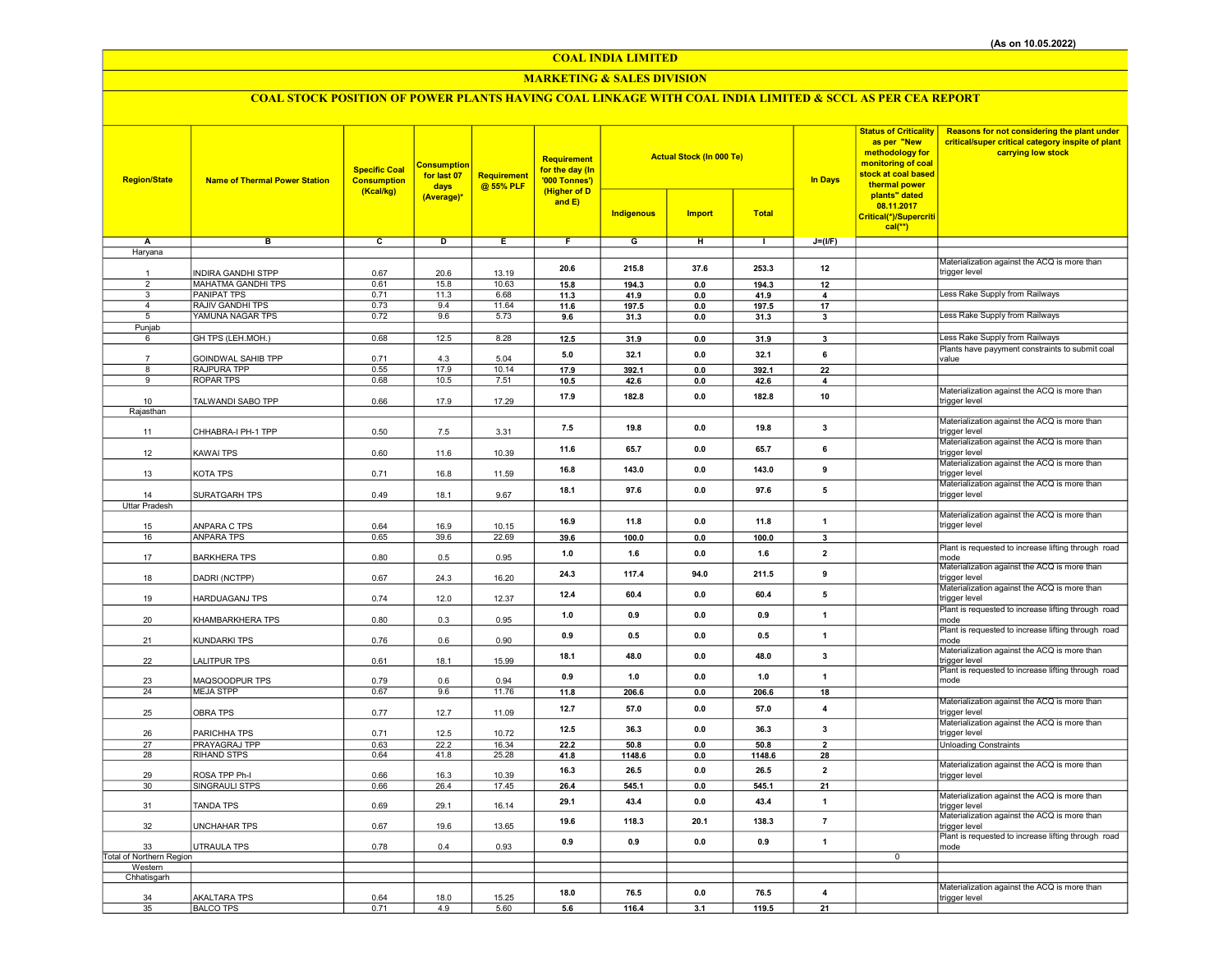#### COAL INDIA LIMITED

## MARKETING & SALES DIVISION

## COAL STOCK POSITION OF POWER PLANTS HAVING COAL LINKAGE WITH COAL INDIA LIMITED & SCCL AS PER CEA REPORT

| в<br>$\overline{c}$<br>D<br>Е.<br>F.<br>G<br>н<br>$J=(I/F)$<br>Α<br>$\mathbf{I}$<br>Materialization against the ACQ is more than<br>0.0<br>$\overline{\mathbf{2}}$<br>4.8<br>8.8<br>8.8<br><b>BANDAKHAR TPP</b><br>0.71<br>4.8<br>2.81<br>36<br>trigger level<br>37<br><b>BARADARHA TPS</b><br>0.77<br>20.3<br>12.25<br>20.3<br>188.7<br>0.0<br>188.7<br>9<br><b>BHILAI TPS</b><br>0.76<br>38<br>7.9<br>5.01<br>7.9<br>95.2<br>0.0<br>95.2<br>12<br>Materialization against the ACQ is more than<br>6.0<br>25.1<br>0.0<br>25.1<br>4<br>39<br><b>BINJKOTE TPP</b><br>0.75<br>5.95<br>0.0<br>trigger level<br>40<br><b>DSPM TPS</b><br>0.69<br>8.6<br>4.56<br>31.3<br>0.0<br>31.3<br>8.6<br>$\overline{4}$<br>44.9<br><b>KORBA STPS</b><br>0.67<br>22.94<br>41<br>44.9<br>502.0<br>0.0<br>502.0<br>11<br>42<br>KORBA-WEST TPS<br>18.3<br>13.79<br>0.78<br>18.3<br>193.5<br>0.0<br>193.5<br>11<br>43<br><b>LARA TPP</b><br>0.66<br>21.2<br>13.92<br>21.2<br>307.5<br>0.0<br>307.5<br>15<br>Materialization against the ACQ is more than<br>6.3<br>11.9<br>0.0<br>11.9<br>$\overline{2}$<br>NAWAPARA TPP<br>0.79<br>6.28<br>44<br>1.1<br>trigger level<br>Supply restricted considering high stock at their<br>5.2<br>51.2<br>0.0<br>51.2<br>10<br>PATHADI TPP<br>0.65<br>5.1<br>5.18<br>45<br>end<br>SIPAT STPS<br>0.68<br>28.7<br>26.62<br>28.7<br>564.3<br>20<br>46<br>564.3<br>0.0<br>Materialization against the ACQ is more than<br>0.0<br>30.7<br>170.0<br>170.0<br>6<br>0.84<br>30.7<br>26.52<br>47<br>TAMNAR TPP<br>trigger level<br>Materialization against the ACQ is more than<br>109.8<br>$\overline{7}$<br>15.8<br>109.8<br>0.0<br><b>UCHPINDA TPP</b><br>0.75<br>15.8<br>14.22<br>48<br>trigger level<br>Gujarat<br>Materialization against the ACQ is more than<br>8.9<br>22.3<br>0.0<br>22.3<br>$\overline{\mathbf{3}}$<br>49<br><b>GANDHI NAGAR TPS</b><br>0.69<br>8.9<br>5.71<br>trigger level<br>4.7<br>2.74<br>50<br>SABARMATI (D-F STATIONS)<br>0.57<br>63.9<br>4.7<br>20.4<br>84.3<br>#REF!<br>Materialization against the ACQ is more than<br>48.8<br>0.0<br>48.8<br>11.5<br>4<br>trigger level<br>0.67<br>9.85<br>51<br><b>UKAI TPS</b><br>11.5<br>Materialization against the ACQ is more than<br>174.3<br>6<br>28.9<br>174.3<br>0.0<br>52<br><b>WANAKBORI TPS</b><br>0.67<br>28.9<br>20.22<br>trigger level<br>Madhya Pradesh<br><b>AMARKANTAK EXT TPS</b><br>0.65<br>2.8<br>1.80<br>53<br>2.8<br>50.9<br>0.0<br>50.9<br>18<br><b>ANUPPUR TPP</b><br>54<br>0.65<br>26.3<br>10.31<br>132.6<br>26.3<br>0.0<br>132.6<br>5<br>Materialization against the ACQ is more than<br>7.1<br>0.0<br>26.4<br>$\overline{4}$<br>26.4<br><b>BINA TPS</b><br>0.74<br>4.88<br>55<br>7.1<br>trigger level<br>Materialization against the ACQ is more than<br>5<br>20.6<br>85.9<br>17.5<br>103.4<br>0.66<br>20.6<br>13.93<br>56<br><b>GADARWARA TPP</b><br>trigger level<br>Materialization against the ACQ is more than<br>10.4<br>143.8<br>117.1<br>260.9<br>25<br>trigger level<br>57<br>KHARGONE STPP<br>0.60<br>8.7<br>10.45<br>Non payment of dues<br>58<br>SANJAY GANDHI TPS<br>0.82<br>14.9<br>14.57<br>14.9<br>44.3<br>0.0<br>44.3<br>3<br>Non Payment of Dues<br>SATPURA TPS<br>0.67<br>59<br>7.4<br>11.79<br>11.8<br>55.8<br>0.0<br>55.8<br>5<br>Materialization against the ACQ is more than<br>8.1<br>24.4<br>0.0<br>24.4<br>3<br>trigger level<br>0.64<br>8.1<br>5.06<br>60<br><b>SEIONI TPP</b><br>Non Payment of Dues<br>61<br>SHREE SINGAJI TPP<br>0.71<br>31.6<br>23.50<br>31.6<br>125.1<br>0.0<br>125.1<br>$\overline{4}$<br>62<br><b>VINDHYACHAL STPS</b><br>0.69<br>65.8<br>43.60<br>65.8<br>1620.7<br>0.0<br>1620.7<br>25<br>Maharashtra<br>Materialization against the ACQ is more than<br>18.9<br>24.7<br>0.0<br>24.7<br>$\overline{1}$<br><b>AMRAVATI TPS</b><br>0.62<br>18.9<br>11.07<br>trigger level<br>63<br>Non payment of dues<br><b>BHUSAWAL TPS</b><br>0.72<br>16.2<br>11.44<br>64<br>16.2<br>47.7<br>0.0<br>47.7<br>$\mathbf{3}$<br>65<br><b>BUTIBORI TPP</b><br>0.67<br>0.0<br>5.31<br>59.7<br>0.0<br>59.7<br>5.3<br>11<br>Non payment of dues<br>66<br>CHANDRAPUR(MAHARASHTRA) STPS<br>0.78<br>38.2<br>30.17<br>38.2<br>265.6<br>0.0<br>265.6<br>$\overline{7}$<br>Materialization against the ACQ is more than<br>6.8<br>3.2<br>0.0<br>3.3<br>$\mathbf{0}$<br>DAHANU TPS<br>0.62<br>6.8<br>4.09<br>67<br>trigger level<br>Materialization against the ACQ is more than<br>0.0<br>65.4<br>8<br>7.7<br>65.4<br>DHARIWAL TPP<br>0.67<br>7.7<br>5.34<br>68<br>trigger level<br>Materialization against the ACQ is more than<br>0.0<br>5<br>8.5<br>45.3<br>45.3<br>trigger level<br>69<br><b>GMR WARORA TPS</b><br>0.67<br>8.5<br>5.29<br>Materialization against the ACQ is more than<br>21.2<br>127.4<br>$\mathbf{0.0}$<br>127.4<br>6<br>70<br>KHAPARKHEDA TPS<br>0.89<br>21.2<br>15.72<br>trigger level<br>Non payment of dues<br>31.8<br>71<br>KORADI TPS<br>0.76<br>22.08<br>31.8<br>$\mathbf{0.0}$<br>46.4<br>46.4<br>$\mathbf{1}$<br>Materialization against the ACQ is more than<br>25.4<br>52.6<br>$\mathbf{2}$<br>30.0<br>27.2<br>trigger level<br>21.29<br>72<br><b>MAUDA TPS</b><br>0.70<br>30.0<br>Non payment of dues<br>73<br><b>NASIK TPS</b><br>0.81<br>9.8<br>6.72<br>9.8<br>18.5<br>0.0<br>18.5<br>$\overline{2}$<br>Non payment of dues<br>74<br><b>PARAS TPS</b><br>0.74<br>5.8<br>4.90<br>10<br>5.8<br>61.1<br>0.0<br>61.1<br>Non payment of dues<br><b>PARLITPS</b><br>0.67<br>75<br>7.2<br>6.65<br>7.2<br>106.5<br>0.0<br>106.5<br>15<br>Materialization against the ACQ is more than<br>$\mathbf{3}$<br>16.8<br>29.5<br>16.6<br>46.0<br>9.73<br>76<br>SOLAPUR STPS<br>0.56<br>16.8<br>trigger level<br>Materialization against the ACQ is more than<br>$\overline{\mathbf{4}}$<br>43.6<br>187.7<br>0.0<br>187.7 | <b>Region/State</b> | <b>Name of Thermal Power Station</b> | <b>Specific Coal</b><br><b>Consumption</b><br>(Kcal/kg) | <b>Consumption</b><br>for last 07<br>days<br>(Average)* | <b>Requirement</b><br>@ 55% PLF | <b>Requirement</b><br>for the day (In<br>'000 Tonnes')<br>(Higher of D<br>and E) | <b>Indigenous</b> | <b>Actual Stock (In 000 Te)</b><br><b>Import</b> | <b>Total</b> | <b>In Days</b> | <b>Status of Criticality</b><br>as per "New<br>methodology for<br>monitoring of coal<br>stock at coal based<br>thermal power<br>plants" dated<br>08.11.2017<br>Critical(*)/Supercriti<br>$cal$ <sup>**</sup> ) | Reasons for not considering the plant under<br>critical/super critical category inspite of plant<br>carrying low stock |
|------------------------------------------------------------------------------------------------------------------------------------------------------------------------------------------------------------------------------------------------------------------------------------------------------------------------------------------------------------------------------------------------------------------------------------------------------------------------------------------------------------------------------------------------------------------------------------------------------------------------------------------------------------------------------------------------------------------------------------------------------------------------------------------------------------------------------------------------------------------------------------------------------------------------------------------------------------------------------------------------------------------------------------------------------------------------------------------------------------------------------------------------------------------------------------------------------------------------------------------------------------------------------------------------------------------------------------------------------------------------------------------------------------------------------------------------------------------------------------------------------------------------------------------------------------------------------------------------------------------------------------------------------------------------------------------------------------------------------------------------------------------------------------------------------------------------------------------------------------------------------------------------------------------------------------------------------------------------------------------------------------------------------------------------------------------------------------------------------------------------------------------------------------------------------------------------------------------------------------------------------------------------------------------------------------------------------------------------------------------------------------------------------------------------------------------------------------------------------------------------------------------------------------------------------------------------------------------------------------------------------------------------------------------------------------------------------------------------------------------------------------------------------------------------------------------------------------------------------------------------------------------------------------------------------------------------------------------------------------------------------------------------------------------------------------------------------------------------------------------------------------------------------------------------------------------------------------------------------------------------------------------------------------------------------------------------------------------------------------------------------------------------------------------------------------------------------------------------------------------------------------------------------------------------------------------------------------------------------------------------------------------------------------------------------------------------------------------------------------------------------------------------------------------------------------------------------------------------------------------------------------------------------------------------------------------------------------------------------------------------------------------------------------------------------------------------------------------------------------------------------------------------------------------------------------------------------------------------------------------------------------------------------------------------------------------------------------------------------------------------------------------------------------------------------------------------------------------------------------------------------------------------------------------------------------------------------------------------------------------------------------------------------------------------------------------------------------------------------------------------------------------------------------------------------------------------------------------------------------------------------------------------------------------------------------------------------------------------------------------------------------------------------------------------------------------------------------------------------------------------------------------------------------------------------------------------------------------------------------------------------------------------------------------------------------------------------------------------------------------------------------------------------------------------------------------------------------------------------------------------------------------------------------------------------------------------------------------------------------------------------------------------------------------------------------------------------------------------------------------------------------------------------|---------------------|--------------------------------------|---------------------------------------------------------|---------------------------------------------------------|---------------------------------|----------------------------------------------------------------------------------|-------------------|--------------------------------------------------|--------------|----------------|----------------------------------------------------------------------------------------------------------------------------------------------------------------------------------------------------------------|------------------------------------------------------------------------------------------------------------------------|
|                                                                                                                                                                                                                                                                                                                                                                                                                                                                                                                                                                                                                                                                                                                                                                                                                                                                                                                                                                                                                                                                                                                                                                                                                                                                                                                                                                                                                                                                                                                                                                                                                                                                                                                                                                                                                                                                                                                                                                                                                                                                                                                                                                                                                                                                                                                                                                                                                                                                                                                                                                                                                                                                                                                                                                                                                                                                                                                                                                                                                                                                                                                                                                                                                                                                                                                                                                                                                                                                                                                                                                                                                                                                                                                                                                                                                                                                                                                                                                                                                                                                                                                                                                                                                                                                                                                                                                                                                                                                                                                                                                                                                                                                                                                                                                                                                                                                                                                                                                                                                                                                                                                                                                                                                                                                                                                                                                                                                                                                                                                                                                                                                                                                                                                                                                              |                     |                                      |                                                         |                                                         |                                 |                                                                                  |                   |                                                  |              |                |                                                                                                                                                                                                                |                                                                                                                        |
|                                                                                                                                                                                                                                                                                                                                                                                                                                                                                                                                                                                                                                                                                                                                                                                                                                                                                                                                                                                                                                                                                                                                                                                                                                                                                                                                                                                                                                                                                                                                                                                                                                                                                                                                                                                                                                                                                                                                                                                                                                                                                                                                                                                                                                                                                                                                                                                                                                                                                                                                                                                                                                                                                                                                                                                                                                                                                                                                                                                                                                                                                                                                                                                                                                                                                                                                                                                                                                                                                                                                                                                                                                                                                                                                                                                                                                                                                                                                                                                                                                                                                                                                                                                                                                                                                                                                                                                                                                                                                                                                                                                                                                                                                                                                                                                                                                                                                                                                                                                                                                                                                                                                                                                                                                                                                                                                                                                                                                                                                                                                                                                                                                                                                                                                                                              |                     |                                      |                                                         |                                                         |                                 |                                                                                  |                   |                                                  |              |                |                                                                                                                                                                                                                |                                                                                                                        |
|                                                                                                                                                                                                                                                                                                                                                                                                                                                                                                                                                                                                                                                                                                                                                                                                                                                                                                                                                                                                                                                                                                                                                                                                                                                                                                                                                                                                                                                                                                                                                                                                                                                                                                                                                                                                                                                                                                                                                                                                                                                                                                                                                                                                                                                                                                                                                                                                                                                                                                                                                                                                                                                                                                                                                                                                                                                                                                                                                                                                                                                                                                                                                                                                                                                                                                                                                                                                                                                                                                                                                                                                                                                                                                                                                                                                                                                                                                                                                                                                                                                                                                                                                                                                                                                                                                                                                                                                                                                                                                                                                                                                                                                                                                                                                                                                                                                                                                                                                                                                                                                                                                                                                                                                                                                                                                                                                                                                                                                                                                                                                                                                                                                                                                                                                                              |                     |                                      |                                                         |                                                         |                                 |                                                                                  |                   |                                                  |              |                |                                                                                                                                                                                                                |                                                                                                                        |
|                                                                                                                                                                                                                                                                                                                                                                                                                                                                                                                                                                                                                                                                                                                                                                                                                                                                                                                                                                                                                                                                                                                                                                                                                                                                                                                                                                                                                                                                                                                                                                                                                                                                                                                                                                                                                                                                                                                                                                                                                                                                                                                                                                                                                                                                                                                                                                                                                                                                                                                                                                                                                                                                                                                                                                                                                                                                                                                                                                                                                                                                                                                                                                                                                                                                                                                                                                                                                                                                                                                                                                                                                                                                                                                                                                                                                                                                                                                                                                                                                                                                                                                                                                                                                                                                                                                                                                                                                                                                                                                                                                                                                                                                                                                                                                                                                                                                                                                                                                                                                                                                                                                                                                                                                                                                                                                                                                                                                                                                                                                                                                                                                                                                                                                                                                              |                     |                                      |                                                         |                                                         |                                 |                                                                                  |                   |                                                  |              |                |                                                                                                                                                                                                                |                                                                                                                        |
|                                                                                                                                                                                                                                                                                                                                                                                                                                                                                                                                                                                                                                                                                                                                                                                                                                                                                                                                                                                                                                                                                                                                                                                                                                                                                                                                                                                                                                                                                                                                                                                                                                                                                                                                                                                                                                                                                                                                                                                                                                                                                                                                                                                                                                                                                                                                                                                                                                                                                                                                                                                                                                                                                                                                                                                                                                                                                                                                                                                                                                                                                                                                                                                                                                                                                                                                                                                                                                                                                                                                                                                                                                                                                                                                                                                                                                                                                                                                                                                                                                                                                                                                                                                                                                                                                                                                                                                                                                                                                                                                                                                                                                                                                                                                                                                                                                                                                                                                                                                                                                                                                                                                                                                                                                                                                                                                                                                                                                                                                                                                                                                                                                                                                                                                                                              |                     |                                      |                                                         |                                                         |                                 |                                                                                  |                   |                                                  |              |                |                                                                                                                                                                                                                |                                                                                                                        |
|                                                                                                                                                                                                                                                                                                                                                                                                                                                                                                                                                                                                                                                                                                                                                                                                                                                                                                                                                                                                                                                                                                                                                                                                                                                                                                                                                                                                                                                                                                                                                                                                                                                                                                                                                                                                                                                                                                                                                                                                                                                                                                                                                                                                                                                                                                                                                                                                                                                                                                                                                                                                                                                                                                                                                                                                                                                                                                                                                                                                                                                                                                                                                                                                                                                                                                                                                                                                                                                                                                                                                                                                                                                                                                                                                                                                                                                                                                                                                                                                                                                                                                                                                                                                                                                                                                                                                                                                                                                                                                                                                                                                                                                                                                                                                                                                                                                                                                                                                                                                                                                                                                                                                                                                                                                                                                                                                                                                                                                                                                                                                                                                                                                                                                                                                                              |                     |                                      |                                                         |                                                         |                                 |                                                                                  |                   |                                                  |              |                |                                                                                                                                                                                                                |                                                                                                                        |
|                                                                                                                                                                                                                                                                                                                                                                                                                                                                                                                                                                                                                                                                                                                                                                                                                                                                                                                                                                                                                                                                                                                                                                                                                                                                                                                                                                                                                                                                                                                                                                                                                                                                                                                                                                                                                                                                                                                                                                                                                                                                                                                                                                                                                                                                                                                                                                                                                                                                                                                                                                                                                                                                                                                                                                                                                                                                                                                                                                                                                                                                                                                                                                                                                                                                                                                                                                                                                                                                                                                                                                                                                                                                                                                                                                                                                                                                                                                                                                                                                                                                                                                                                                                                                                                                                                                                                                                                                                                                                                                                                                                                                                                                                                                                                                                                                                                                                                                                                                                                                                                                                                                                                                                                                                                                                                                                                                                                                                                                                                                                                                                                                                                                                                                                                                              |                     |                                      |                                                         |                                                         |                                 |                                                                                  |                   |                                                  |              |                |                                                                                                                                                                                                                |                                                                                                                        |
|                                                                                                                                                                                                                                                                                                                                                                                                                                                                                                                                                                                                                                                                                                                                                                                                                                                                                                                                                                                                                                                                                                                                                                                                                                                                                                                                                                                                                                                                                                                                                                                                                                                                                                                                                                                                                                                                                                                                                                                                                                                                                                                                                                                                                                                                                                                                                                                                                                                                                                                                                                                                                                                                                                                                                                                                                                                                                                                                                                                                                                                                                                                                                                                                                                                                                                                                                                                                                                                                                                                                                                                                                                                                                                                                                                                                                                                                                                                                                                                                                                                                                                                                                                                                                                                                                                                                                                                                                                                                                                                                                                                                                                                                                                                                                                                                                                                                                                                                                                                                                                                                                                                                                                                                                                                                                                                                                                                                                                                                                                                                                                                                                                                                                                                                                                              |                     |                                      |                                                         |                                                         |                                 |                                                                                  |                   |                                                  |              |                |                                                                                                                                                                                                                |                                                                                                                        |
|                                                                                                                                                                                                                                                                                                                                                                                                                                                                                                                                                                                                                                                                                                                                                                                                                                                                                                                                                                                                                                                                                                                                                                                                                                                                                                                                                                                                                                                                                                                                                                                                                                                                                                                                                                                                                                                                                                                                                                                                                                                                                                                                                                                                                                                                                                                                                                                                                                                                                                                                                                                                                                                                                                                                                                                                                                                                                                                                                                                                                                                                                                                                                                                                                                                                                                                                                                                                                                                                                                                                                                                                                                                                                                                                                                                                                                                                                                                                                                                                                                                                                                                                                                                                                                                                                                                                                                                                                                                                                                                                                                                                                                                                                                                                                                                                                                                                                                                                                                                                                                                                                                                                                                                                                                                                                                                                                                                                                                                                                                                                                                                                                                                                                                                                                                              |                     |                                      |                                                         |                                                         |                                 |                                                                                  |                   |                                                  |              |                |                                                                                                                                                                                                                |                                                                                                                        |
|                                                                                                                                                                                                                                                                                                                                                                                                                                                                                                                                                                                                                                                                                                                                                                                                                                                                                                                                                                                                                                                                                                                                                                                                                                                                                                                                                                                                                                                                                                                                                                                                                                                                                                                                                                                                                                                                                                                                                                                                                                                                                                                                                                                                                                                                                                                                                                                                                                                                                                                                                                                                                                                                                                                                                                                                                                                                                                                                                                                                                                                                                                                                                                                                                                                                                                                                                                                                                                                                                                                                                                                                                                                                                                                                                                                                                                                                                                                                                                                                                                                                                                                                                                                                                                                                                                                                                                                                                                                                                                                                                                                                                                                                                                                                                                                                                                                                                                                                                                                                                                                                                                                                                                                                                                                                                                                                                                                                                                                                                                                                                                                                                                                                                                                                                                              |                     |                                      |                                                         |                                                         |                                 |                                                                                  |                   |                                                  |              |                |                                                                                                                                                                                                                |                                                                                                                        |
|                                                                                                                                                                                                                                                                                                                                                                                                                                                                                                                                                                                                                                                                                                                                                                                                                                                                                                                                                                                                                                                                                                                                                                                                                                                                                                                                                                                                                                                                                                                                                                                                                                                                                                                                                                                                                                                                                                                                                                                                                                                                                                                                                                                                                                                                                                                                                                                                                                                                                                                                                                                                                                                                                                                                                                                                                                                                                                                                                                                                                                                                                                                                                                                                                                                                                                                                                                                                                                                                                                                                                                                                                                                                                                                                                                                                                                                                                                                                                                                                                                                                                                                                                                                                                                                                                                                                                                                                                                                                                                                                                                                                                                                                                                                                                                                                                                                                                                                                                                                                                                                                                                                                                                                                                                                                                                                                                                                                                                                                                                                                                                                                                                                                                                                                                                              |                     |                                      |                                                         |                                                         |                                 |                                                                                  |                   |                                                  |              |                |                                                                                                                                                                                                                |                                                                                                                        |
|                                                                                                                                                                                                                                                                                                                                                                                                                                                                                                                                                                                                                                                                                                                                                                                                                                                                                                                                                                                                                                                                                                                                                                                                                                                                                                                                                                                                                                                                                                                                                                                                                                                                                                                                                                                                                                                                                                                                                                                                                                                                                                                                                                                                                                                                                                                                                                                                                                                                                                                                                                                                                                                                                                                                                                                                                                                                                                                                                                                                                                                                                                                                                                                                                                                                                                                                                                                                                                                                                                                                                                                                                                                                                                                                                                                                                                                                                                                                                                                                                                                                                                                                                                                                                                                                                                                                                                                                                                                                                                                                                                                                                                                                                                                                                                                                                                                                                                                                                                                                                                                                                                                                                                                                                                                                                                                                                                                                                                                                                                                                                                                                                                                                                                                                                                              |                     |                                      |                                                         |                                                         |                                 |                                                                                  |                   |                                                  |              |                |                                                                                                                                                                                                                |                                                                                                                        |
|                                                                                                                                                                                                                                                                                                                                                                                                                                                                                                                                                                                                                                                                                                                                                                                                                                                                                                                                                                                                                                                                                                                                                                                                                                                                                                                                                                                                                                                                                                                                                                                                                                                                                                                                                                                                                                                                                                                                                                                                                                                                                                                                                                                                                                                                                                                                                                                                                                                                                                                                                                                                                                                                                                                                                                                                                                                                                                                                                                                                                                                                                                                                                                                                                                                                                                                                                                                                                                                                                                                                                                                                                                                                                                                                                                                                                                                                                                                                                                                                                                                                                                                                                                                                                                                                                                                                                                                                                                                                                                                                                                                                                                                                                                                                                                                                                                                                                                                                                                                                                                                                                                                                                                                                                                                                                                                                                                                                                                                                                                                                                                                                                                                                                                                                                                              |                     |                                      |                                                         |                                                         |                                 |                                                                                  |                   |                                                  |              |                |                                                                                                                                                                                                                |                                                                                                                        |
|                                                                                                                                                                                                                                                                                                                                                                                                                                                                                                                                                                                                                                                                                                                                                                                                                                                                                                                                                                                                                                                                                                                                                                                                                                                                                                                                                                                                                                                                                                                                                                                                                                                                                                                                                                                                                                                                                                                                                                                                                                                                                                                                                                                                                                                                                                                                                                                                                                                                                                                                                                                                                                                                                                                                                                                                                                                                                                                                                                                                                                                                                                                                                                                                                                                                                                                                                                                                                                                                                                                                                                                                                                                                                                                                                                                                                                                                                                                                                                                                                                                                                                                                                                                                                                                                                                                                                                                                                                                                                                                                                                                                                                                                                                                                                                                                                                                                                                                                                                                                                                                                                                                                                                                                                                                                                                                                                                                                                                                                                                                                                                                                                                                                                                                                                                              |                     |                                      |                                                         |                                                         |                                 |                                                                                  |                   |                                                  |              |                |                                                                                                                                                                                                                |                                                                                                                        |
|                                                                                                                                                                                                                                                                                                                                                                                                                                                                                                                                                                                                                                                                                                                                                                                                                                                                                                                                                                                                                                                                                                                                                                                                                                                                                                                                                                                                                                                                                                                                                                                                                                                                                                                                                                                                                                                                                                                                                                                                                                                                                                                                                                                                                                                                                                                                                                                                                                                                                                                                                                                                                                                                                                                                                                                                                                                                                                                                                                                                                                                                                                                                                                                                                                                                                                                                                                                                                                                                                                                                                                                                                                                                                                                                                                                                                                                                                                                                                                                                                                                                                                                                                                                                                                                                                                                                                                                                                                                                                                                                                                                                                                                                                                                                                                                                                                                                                                                                                                                                                                                                                                                                                                                                                                                                                                                                                                                                                                                                                                                                                                                                                                                                                                                                                                              |                     |                                      |                                                         |                                                         |                                 |                                                                                  |                   |                                                  |              |                |                                                                                                                                                                                                                |                                                                                                                        |
|                                                                                                                                                                                                                                                                                                                                                                                                                                                                                                                                                                                                                                                                                                                                                                                                                                                                                                                                                                                                                                                                                                                                                                                                                                                                                                                                                                                                                                                                                                                                                                                                                                                                                                                                                                                                                                                                                                                                                                                                                                                                                                                                                                                                                                                                                                                                                                                                                                                                                                                                                                                                                                                                                                                                                                                                                                                                                                                                                                                                                                                                                                                                                                                                                                                                                                                                                                                                                                                                                                                                                                                                                                                                                                                                                                                                                                                                                                                                                                                                                                                                                                                                                                                                                                                                                                                                                                                                                                                                                                                                                                                                                                                                                                                                                                                                                                                                                                                                                                                                                                                                                                                                                                                                                                                                                                                                                                                                                                                                                                                                                                                                                                                                                                                                                                              |                     |                                      |                                                         |                                                         |                                 |                                                                                  |                   |                                                  |              |                |                                                                                                                                                                                                                |                                                                                                                        |
|                                                                                                                                                                                                                                                                                                                                                                                                                                                                                                                                                                                                                                                                                                                                                                                                                                                                                                                                                                                                                                                                                                                                                                                                                                                                                                                                                                                                                                                                                                                                                                                                                                                                                                                                                                                                                                                                                                                                                                                                                                                                                                                                                                                                                                                                                                                                                                                                                                                                                                                                                                                                                                                                                                                                                                                                                                                                                                                                                                                                                                                                                                                                                                                                                                                                                                                                                                                                                                                                                                                                                                                                                                                                                                                                                                                                                                                                                                                                                                                                                                                                                                                                                                                                                                                                                                                                                                                                                                                                                                                                                                                                                                                                                                                                                                                                                                                                                                                                                                                                                                                                                                                                                                                                                                                                                                                                                                                                                                                                                                                                                                                                                                                                                                                                                                              |                     |                                      |                                                         |                                                         |                                 |                                                                                  |                   |                                                  |              |                |                                                                                                                                                                                                                |                                                                                                                        |
|                                                                                                                                                                                                                                                                                                                                                                                                                                                                                                                                                                                                                                                                                                                                                                                                                                                                                                                                                                                                                                                                                                                                                                                                                                                                                                                                                                                                                                                                                                                                                                                                                                                                                                                                                                                                                                                                                                                                                                                                                                                                                                                                                                                                                                                                                                                                                                                                                                                                                                                                                                                                                                                                                                                                                                                                                                                                                                                                                                                                                                                                                                                                                                                                                                                                                                                                                                                                                                                                                                                                                                                                                                                                                                                                                                                                                                                                                                                                                                                                                                                                                                                                                                                                                                                                                                                                                                                                                                                                                                                                                                                                                                                                                                                                                                                                                                                                                                                                                                                                                                                                                                                                                                                                                                                                                                                                                                                                                                                                                                                                                                                                                                                                                                                                                                              |                     |                                      |                                                         |                                                         |                                 |                                                                                  |                   |                                                  |              |                |                                                                                                                                                                                                                |                                                                                                                        |
|                                                                                                                                                                                                                                                                                                                                                                                                                                                                                                                                                                                                                                                                                                                                                                                                                                                                                                                                                                                                                                                                                                                                                                                                                                                                                                                                                                                                                                                                                                                                                                                                                                                                                                                                                                                                                                                                                                                                                                                                                                                                                                                                                                                                                                                                                                                                                                                                                                                                                                                                                                                                                                                                                                                                                                                                                                                                                                                                                                                                                                                                                                                                                                                                                                                                                                                                                                                                                                                                                                                                                                                                                                                                                                                                                                                                                                                                                                                                                                                                                                                                                                                                                                                                                                                                                                                                                                                                                                                                                                                                                                                                                                                                                                                                                                                                                                                                                                                                                                                                                                                                                                                                                                                                                                                                                                                                                                                                                                                                                                                                                                                                                                                                                                                                                                              |                     |                                      |                                                         |                                                         |                                 |                                                                                  |                   |                                                  |              |                |                                                                                                                                                                                                                |                                                                                                                        |
|                                                                                                                                                                                                                                                                                                                                                                                                                                                                                                                                                                                                                                                                                                                                                                                                                                                                                                                                                                                                                                                                                                                                                                                                                                                                                                                                                                                                                                                                                                                                                                                                                                                                                                                                                                                                                                                                                                                                                                                                                                                                                                                                                                                                                                                                                                                                                                                                                                                                                                                                                                                                                                                                                                                                                                                                                                                                                                                                                                                                                                                                                                                                                                                                                                                                                                                                                                                                                                                                                                                                                                                                                                                                                                                                                                                                                                                                                                                                                                                                                                                                                                                                                                                                                                                                                                                                                                                                                                                                                                                                                                                                                                                                                                                                                                                                                                                                                                                                                                                                                                                                                                                                                                                                                                                                                                                                                                                                                                                                                                                                                                                                                                                                                                                                                                              |                     |                                      |                                                         |                                                         |                                 |                                                                                  |                   |                                                  |              |                |                                                                                                                                                                                                                |                                                                                                                        |
|                                                                                                                                                                                                                                                                                                                                                                                                                                                                                                                                                                                                                                                                                                                                                                                                                                                                                                                                                                                                                                                                                                                                                                                                                                                                                                                                                                                                                                                                                                                                                                                                                                                                                                                                                                                                                                                                                                                                                                                                                                                                                                                                                                                                                                                                                                                                                                                                                                                                                                                                                                                                                                                                                                                                                                                                                                                                                                                                                                                                                                                                                                                                                                                                                                                                                                                                                                                                                                                                                                                                                                                                                                                                                                                                                                                                                                                                                                                                                                                                                                                                                                                                                                                                                                                                                                                                                                                                                                                                                                                                                                                                                                                                                                                                                                                                                                                                                                                                                                                                                                                                                                                                                                                                                                                                                                                                                                                                                                                                                                                                                                                                                                                                                                                                                                              |                     |                                      |                                                         |                                                         |                                 |                                                                                  |                   |                                                  |              |                |                                                                                                                                                                                                                |                                                                                                                        |
|                                                                                                                                                                                                                                                                                                                                                                                                                                                                                                                                                                                                                                                                                                                                                                                                                                                                                                                                                                                                                                                                                                                                                                                                                                                                                                                                                                                                                                                                                                                                                                                                                                                                                                                                                                                                                                                                                                                                                                                                                                                                                                                                                                                                                                                                                                                                                                                                                                                                                                                                                                                                                                                                                                                                                                                                                                                                                                                                                                                                                                                                                                                                                                                                                                                                                                                                                                                                                                                                                                                                                                                                                                                                                                                                                                                                                                                                                                                                                                                                                                                                                                                                                                                                                                                                                                                                                                                                                                                                                                                                                                                                                                                                                                                                                                                                                                                                                                                                                                                                                                                                                                                                                                                                                                                                                                                                                                                                                                                                                                                                                                                                                                                                                                                                                                              |                     |                                      |                                                         |                                                         |                                 |                                                                                  |                   |                                                  |              |                |                                                                                                                                                                                                                |                                                                                                                        |
|                                                                                                                                                                                                                                                                                                                                                                                                                                                                                                                                                                                                                                                                                                                                                                                                                                                                                                                                                                                                                                                                                                                                                                                                                                                                                                                                                                                                                                                                                                                                                                                                                                                                                                                                                                                                                                                                                                                                                                                                                                                                                                                                                                                                                                                                                                                                                                                                                                                                                                                                                                                                                                                                                                                                                                                                                                                                                                                                                                                                                                                                                                                                                                                                                                                                                                                                                                                                                                                                                                                                                                                                                                                                                                                                                                                                                                                                                                                                                                                                                                                                                                                                                                                                                                                                                                                                                                                                                                                                                                                                                                                                                                                                                                                                                                                                                                                                                                                                                                                                                                                                                                                                                                                                                                                                                                                                                                                                                                                                                                                                                                                                                                                                                                                                                                              |                     |                                      |                                                         |                                                         |                                 |                                                                                  |                   |                                                  |              |                |                                                                                                                                                                                                                |                                                                                                                        |
|                                                                                                                                                                                                                                                                                                                                                                                                                                                                                                                                                                                                                                                                                                                                                                                                                                                                                                                                                                                                                                                                                                                                                                                                                                                                                                                                                                                                                                                                                                                                                                                                                                                                                                                                                                                                                                                                                                                                                                                                                                                                                                                                                                                                                                                                                                                                                                                                                                                                                                                                                                                                                                                                                                                                                                                                                                                                                                                                                                                                                                                                                                                                                                                                                                                                                                                                                                                                                                                                                                                                                                                                                                                                                                                                                                                                                                                                                                                                                                                                                                                                                                                                                                                                                                                                                                                                                                                                                                                                                                                                                                                                                                                                                                                                                                                                                                                                                                                                                                                                                                                                                                                                                                                                                                                                                                                                                                                                                                                                                                                                                                                                                                                                                                                                                                              |                     |                                      |                                                         |                                                         |                                 |                                                                                  |                   |                                                  |              |                |                                                                                                                                                                                                                |                                                                                                                        |
|                                                                                                                                                                                                                                                                                                                                                                                                                                                                                                                                                                                                                                                                                                                                                                                                                                                                                                                                                                                                                                                                                                                                                                                                                                                                                                                                                                                                                                                                                                                                                                                                                                                                                                                                                                                                                                                                                                                                                                                                                                                                                                                                                                                                                                                                                                                                                                                                                                                                                                                                                                                                                                                                                                                                                                                                                                                                                                                                                                                                                                                                                                                                                                                                                                                                                                                                                                                                                                                                                                                                                                                                                                                                                                                                                                                                                                                                                                                                                                                                                                                                                                                                                                                                                                                                                                                                                                                                                                                                                                                                                                                                                                                                                                                                                                                                                                                                                                                                                                                                                                                                                                                                                                                                                                                                                                                                                                                                                                                                                                                                                                                                                                                                                                                                                                              |                     |                                      |                                                         |                                                         |                                 |                                                                                  |                   |                                                  |              |                |                                                                                                                                                                                                                |                                                                                                                        |
|                                                                                                                                                                                                                                                                                                                                                                                                                                                                                                                                                                                                                                                                                                                                                                                                                                                                                                                                                                                                                                                                                                                                                                                                                                                                                                                                                                                                                                                                                                                                                                                                                                                                                                                                                                                                                                                                                                                                                                                                                                                                                                                                                                                                                                                                                                                                                                                                                                                                                                                                                                                                                                                                                                                                                                                                                                                                                                                                                                                                                                                                                                                                                                                                                                                                                                                                                                                                                                                                                                                                                                                                                                                                                                                                                                                                                                                                                                                                                                                                                                                                                                                                                                                                                                                                                                                                                                                                                                                                                                                                                                                                                                                                                                                                                                                                                                                                                                                                                                                                                                                                                                                                                                                                                                                                                                                                                                                                                                                                                                                                                                                                                                                                                                                                                                              |                     |                                      |                                                         |                                                         |                                 |                                                                                  |                   |                                                  |              |                |                                                                                                                                                                                                                |                                                                                                                        |
|                                                                                                                                                                                                                                                                                                                                                                                                                                                                                                                                                                                                                                                                                                                                                                                                                                                                                                                                                                                                                                                                                                                                                                                                                                                                                                                                                                                                                                                                                                                                                                                                                                                                                                                                                                                                                                                                                                                                                                                                                                                                                                                                                                                                                                                                                                                                                                                                                                                                                                                                                                                                                                                                                                                                                                                                                                                                                                                                                                                                                                                                                                                                                                                                                                                                                                                                                                                                                                                                                                                                                                                                                                                                                                                                                                                                                                                                                                                                                                                                                                                                                                                                                                                                                                                                                                                                                                                                                                                                                                                                                                                                                                                                                                                                                                                                                                                                                                                                                                                                                                                                                                                                                                                                                                                                                                                                                                                                                                                                                                                                                                                                                                                                                                                                                                              |                     |                                      |                                                         |                                                         |                                 |                                                                                  |                   |                                                  |              |                |                                                                                                                                                                                                                |                                                                                                                        |
|                                                                                                                                                                                                                                                                                                                                                                                                                                                                                                                                                                                                                                                                                                                                                                                                                                                                                                                                                                                                                                                                                                                                                                                                                                                                                                                                                                                                                                                                                                                                                                                                                                                                                                                                                                                                                                                                                                                                                                                                                                                                                                                                                                                                                                                                                                                                                                                                                                                                                                                                                                                                                                                                                                                                                                                                                                                                                                                                                                                                                                                                                                                                                                                                                                                                                                                                                                                                                                                                                                                                                                                                                                                                                                                                                                                                                                                                                                                                                                                                                                                                                                                                                                                                                                                                                                                                                                                                                                                                                                                                                                                                                                                                                                                                                                                                                                                                                                                                                                                                                                                                                                                                                                                                                                                                                                                                                                                                                                                                                                                                                                                                                                                                                                                                                                              |                     |                                      |                                                         |                                                         |                                 |                                                                                  |                   |                                                  |              |                |                                                                                                                                                                                                                |                                                                                                                        |
|                                                                                                                                                                                                                                                                                                                                                                                                                                                                                                                                                                                                                                                                                                                                                                                                                                                                                                                                                                                                                                                                                                                                                                                                                                                                                                                                                                                                                                                                                                                                                                                                                                                                                                                                                                                                                                                                                                                                                                                                                                                                                                                                                                                                                                                                                                                                                                                                                                                                                                                                                                                                                                                                                                                                                                                                                                                                                                                                                                                                                                                                                                                                                                                                                                                                                                                                                                                                                                                                                                                                                                                                                                                                                                                                                                                                                                                                                                                                                                                                                                                                                                                                                                                                                                                                                                                                                                                                                                                                                                                                                                                                                                                                                                                                                                                                                                                                                                                                                                                                                                                                                                                                                                                                                                                                                                                                                                                                                                                                                                                                                                                                                                                                                                                                                                              |                     |                                      |                                                         |                                                         |                                 |                                                                                  |                   |                                                  |              |                |                                                                                                                                                                                                                |                                                                                                                        |
|                                                                                                                                                                                                                                                                                                                                                                                                                                                                                                                                                                                                                                                                                                                                                                                                                                                                                                                                                                                                                                                                                                                                                                                                                                                                                                                                                                                                                                                                                                                                                                                                                                                                                                                                                                                                                                                                                                                                                                                                                                                                                                                                                                                                                                                                                                                                                                                                                                                                                                                                                                                                                                                                                                                                                                                                                                                                                                                                                                                                                                                                                                                                                                                                                                                                                                                                                                                                                                                                                                                                                                                                                                                                                                                                                                                                                                                                                                                                                                                                                                                                                                                                                                                                                                                                                                                                                                                                                                                                                                                                                                                                                                                                                                                                                                                                                                                                                                                                                                                                                                                                                                                                                                                                                                                                                                                                                                                                                                                                                                                                                                                                                                                                                                                                                                              |                     |                                      |                                                         |                                                         |                                 |                                                                                  |                   |                                                  |              |                |                                                                                                                                                                                                                |                                                                                                                        |
|                                                                                                                                                                                                                                                                                                                                                                                                                                                                                                                                                                                                                                                                                                                                                                                                                                                                                                                                                                                                                                                                                                                                                                                                                                                                                                                                                                                                                                                                                                                                                                                                                                                                                                                                                                                                                                                                                                                                                                                                                                                                                                                                                                                                                                                                                                                                                                                                                                                                                                                                                                                                                                                                                                                                                                                                                                                                                                                                                                                                                                                                                                                                                                                                                                                                                                                                                                                                                                                                                                                                                                                                                                                                                                                                                                                                                                                                                                                                                                                                                                                                                                                                                                                                                                                                                                                                                                                                                                                                                                                                                                                                                                                                                                                                                                                                                                                                                                                                                                                                                                                                                                                                                                                                                                                                                                                                                                                                                                                                                                                                                                                                                                                                                                                                                                              |                     |                                      |                                                         |                                                         |                                 |                                                                                  |                   |                                                  |              |                |                                                                                                                                                                                                                |                                                                                                                        |
|                                                                                                                                                                                                                                                                                                                                                                                                                                                                                                                                                                                                                                                                                                                                                                                                                                                                                                                                                                                                                                                                                                                                                                                                                                                                                                                                                                                                                                                                                                                                                                                                                                                                                                                                                                                                                                                                                                                                                                                                                                                                                                                                                                                                                                                                                                                                                                                                                                                                                                                                                                                                                                                                                                                                                                                                                                                                                                                                                                                                                                                                                                                                                                                                                                                                                                                                                                                                                                                                                                                                                                                                                                                                                                                                                                                                                                                                                                                                                                                                                                                                                                                                                                                                                                                                                                                                                                                                                                                                                                                                                                                                                                                                                                                                                                                                                                                                                                                                                                                                                                                                                                                                                                                                                                                                                                                                                                                                                                                                                                                                                                                                                                                                                                                                                                              |                     |                                      |                                                         |                                                         |                                 |                                                                                  |                   |                                                  |              |                |                                                                                                                                                                                                                |                                                                                                                        |
|                                                                                                                                                                                                                                                                                                                                                                                                                                                                                                                                                                                                                                                                                                                                                                                                                                                                                                                                                                                                                                                                                                                                                                                                                                                                                                                                                                                                                                                                                                                                                                                                                                                                                                                                                                                                                                                                                                                                                                                                                                                                                                                                                                                                                                                                                                                                                                                                                                                                                                                                                                                                                                                                                                                                                                                                                                                                                                                                                                                                                                                                                                                                                                                                                                                                                                                                                                                                                                                                                                                                                                                                                                                                                                                                                                                                                                                                                                                                                                                                                                                                                                                                                                                                                                                                                                                                                                                                                                                                                                                                                                                                                                                                                                                                                                                                                                                                                                                                                                                                                                                                                                                                                                                                                                                                                                                                                                                                                                                                                                                                                                                                                                                                                                                                                                              |                     |                                      |                                                         |                                                         |                                 |                                                                                  |                   |                                                  |              |                |                                                                                                                                                                                                                |                                                                                                                        |
|                                                                                                                                                                                                                                                                                                                                                                                                                                                                                                                                                                                                                                                                                                                                                                                                                                                                                                                                                                                                                                                                                                                                                                                                                                                                                                                                                                                                                                                                                                                                                                                                                                                                                                                                                                                                                                                                                                                                                                                                                                                                                                                                                                                                                                                                                                                                                                                                                                                                                                                                                                                                                                                                                                                                                                                                                                                                                                                                                                                                                                                                                                                                                                                                                                                                                                                                                                                                                                                                                                                                                                                                                                                                                                                                                                                                                                                                                                                                                                                                                                                                                                                                                                                                                                                                                                                                                                                                                                                                                                                                                                                                                                                                                                                                                                                                                                                                                                                                                                                                                                                                                                                                                                                                                                                                                                                                                                                                                                                                                                                                                                                                                                                                                                                                                                              |                     |                                      |                                                         |                                                         |                                 |                                                                                  |                   |                                                  |              |                |                                                                                                                                                                                                                |                                                                                                                        |
|                                                                                                                                                                                                                                                                                                                                                                                                                                                                                                                                                                                                                                                                                                                                                                                                                                                                                                                                                                                                                                                                                                                                                                                                                                                                                                                                                                                                                                                                                                                                                                                                                                                                                                                                                                                                                                                                                                                                                                                                                                                                                                                                                                                                                                                                                                                                                                                                                                                                                                                                                                                                                                                                                                                                                                                                                                                                                                                                                                                                                                                                                                                                                                                                                                                                                                                                                                                                                                                                                                                                                                                                                                                                                                                                                                                                                                                                                                                                                                                                                                                                                                                                                                                                                                                                                                                                                                                                                                                                                                                                                                                                                                                                                                                                                                                                                                                                                                                                                                                                                                                                                                                                                                                                                                                                                                                                                                                                                                                                                                                                                                                                                                                                                                                                                                              |                     |                                      |                                                         |                                                         |                                 |                                                                                  |                   |                                                  |              |                |                                                                                                                                                                                                                |                                                                                                                        |
|                                                                                                                                                                                                                                                                                                                                                                                                                                                                                                                                                                                                                                                                                                                                                                                                                                                                                                                                                                                                                                                                                                                                                                                                                                                                                                                                                                                                                                                                                                                                                                                                                                                                                                                                                                                                                                                                                                                                                                                                                                                                                                                                                                                                                                                                                                                                                                                                                                                                                                                                                                                                                                                                                                                                                                                                                                                                                                                                                                                                                                                                                                                                                                                                                                                                                                                                                                                                                                                                                                                                                                                                                                                                                                                                                                                                                                                                                                                                                                                                                                                                                                                                                                                                                                                                                                                                                                                                                                                                                                                                                                                                                                                                                                                                                                                                                                                                                                                                                                                                                                                                                                                                                                                                                                                                                                                                                                                                                                                                                                                                                                                                                                                                                                                                                                              |                     |                                      |                                                         |                                                         |                                 |                                                                                  |                   |                                                  |              |                |                                                                                                                                                                                                                |                                                                                                                        |
|                                                                                                                                                                                                                                                                                                                                                                                                                                                                                                                                                                                                                                                                                                                                                                                                                                                                                                                                                                                                                                                                                                                                                                                                                                                                                                                                                                                                                                                                                                                                                                                                                                                                                                                                                                                                                                                                                                                                                                                                                                                                                                                                                                                                                                                                                                                                                                                                                                                                                                                                                                                                                                                                                                                                                                                                                                                                                                                                                                                                                                                                                                                                                                                                                                                                                                                                                                                                                                                                                                                                                                                                                                                                                                                                                                                                                                                                                                                                                                                                                                                                                                                                                                                                                                                                                                                                                                                                                                                                                                                                                                                                                                                                                                                                                                                                                                                                                                                                                                                                                                                                                                                                                                                                                                                                                                                                                                                                                                                                                                                                                                                                                                                                                                                                                                              |                     |                                      |                                                         |                                                         |                                 |                                                                                  |                   |                                                  |              |                |                                                                                                                                                                                                                |                                                                                                                        |
|                                                                                                                                                                                                                                                                                                                                                                                                                                                                                                                                                                                                                                                                                                                                                                                                                                                                                                                                                                                                                                                                                                                                                                                                                                                                                                                                                                                                                                                                                                                                                                                                                                                                                                                                                                                                                                                                                                                                                                                                                                                                                                                                                                                                                                                                                                                                                                                                                                                                                                                                                                                                                                                                                                                                                                                                                                                                                                                                                                                                                                                                                                                                                                                                                                                                                                                                                                                                                                                                                                                                                                                                                                                                                                                                                                                                                                                                                                                                                                                                                                                                                                                                                                                                                                                                                                                                                                                                                                                                                                                                                                                                                                                                                                                                                                                                                                                                                                                                                                                                                                                                                                                                                                                                                                                                                                                                                                                                                                                                                                                                                                                                                                                                                                                                                                              |                     |                                      |                                                         |                                                         |                                 |                                                                                  |                   |                                                  |              |                |                                                                                                                                                                                                                |                                                                                                                        |
|                                                                                                                                                                                                                                                                                                                                                                                                                                                                                                                                                                                                                                                                                                                                                                                                                                                                                                                                                                                                                                                                                                                                                                                                                                                                                                                                                                                                                                                                                                                                                                                                                                                                                                                                                                                                                                                                                                                                                                                                                                                                                                                                                                                                                                                                                                                                                                                                                                                                                                                                                                                                                                                                                                                                                                                                                                                                                                                                                                                                                                                                                                                                                                                                                                                                                                                                                                                                                                                                                                                                                                                                                                                                                                                                                                                                                                                                                                                                                                                                                                                                                                                                                                                                                                                                                                                                                                                                                                                                                                                                                                                                                                                                                                                                                                                                                                                                                                                                                                                                                                                                                                                                                                                                                                                                                                                                                                                                                                                                                                                                                                                                                                                                                                                                                                              |                     |                                      |                                                         |                                                         |                                 |                                                                                  |                   |                                                  |              |                |                                                                                                                                                                                                                |                                                                                                                        |
|                                                                                                                                                                                                                                                                                                                                                                                                                                                                                                                                                                                                                                                                                                                                                                                                                                                                                                                                                                                                                                                                                                                                                                                                                                                                                                                                                                                                                                                                                                                                                                                                                                                                                                                                                                                                                                                                                                                                                                                                                                                                                                                                                                                                                                                                                                                                                                                                                                                                                                                                                                                                                                                                                                                                                                                                                                                                                                                                                                                                                                                                                                                                                                                                                                                                                                                                                                                                                                                                                                                                                                                                                                                                                                                                                                                                                                                                                                                                                                                                                                                                                                                                                                                                                                                                                                                                                                                                                                                                                                                                                                                                                                                                                                                                                                                                                                                                                                                                                                                                                                                                                                                                                                                                                                                                                                                                                                                                                                                                                                                                                                                                                                                                                                                                                                              |                     |                                      |                                                         |                                                         |                                 |                                                                                  |                   |                                                  |              |                |                                                                                                                                                                                                                |                                                                                                                        |
|                                                                                                                                                                                                                                                                                                                                                                                                                                                                                                                                                                                                                                                                                                                                                                                                                                                                                                                                                                                                                                                                                                                                                                                                                                                                                                                                                                                                                                                                                                                                                                                                                                                                                                                                                                                                                                                                                                                                                                                                                                                                                                                                                                                                                                                                                                                                                                                                                                                                                                                                                                                                                                                                                                                                                                                                                                                                                                                                                                                                                                                                                                                                                                                                                                                                                                                                                                                                                                                                                                                                                                                                                                                                                                                                                                                                                                                                                                                                                                                                                                                                                                                                                                                                                                                                                                                                                                                                                                                                                                                                                                                                                                                                                                                                                                                                                                                                                                                                                                                                                                                                                                                                                                                                                                                                                                                                                                                                                                                                                                                                                                                                                                                                                                                                                                              |                     |                                      |                                                         |                                                         |                                 |                                                                                  |                   |                                                  |              |                |                                                                                                                                                                                                                |                                                                                                                        |
|                                                                                                                                                                                                                                                                                                                                                                                                                                                                                                                                                                                                                                                                                                                                                                                                                                                                                                                                                                                                                                                                                                                                                                                                                                                                                                                                                                                                                                                                                                                                                                                                                                                                                                                                                                                                                                                                                                                                                                                                                                                                                                                                                                                                                                                                                                                                                                                                                                                                                                                                                                                                                                                                                                                                                                                                                                                                                                                                                                                                                                                                                                                                                                                                                                                                                                                                                                                                                                                                                                                                                                                                                                                                                                                                                                                                                                                                                                                                                                                                                                                                                                                                                                                                                                                                                                                                                                                                                                                                                                                                                                                                                                                                                                                                                                                                                                                                                                                                                                                                                                                                                                                                                                                                                                                                                                                                                                                                                                                                                                                                                                                                                                                                                                                                                                              |                     |                                      |                                                         |                                                         |                                 |                                                                                  |                   |                                                  |              |                |                                                                                                                                                                                                                |                                                                                                                        |
|                                                                                                                                                                                                                                                                                                                                                                                                                                                                                                                                                                                                                                                                                                                                                                                                                                                                                                                                                                                                                                                                                                                                                                                                                                                                                                                                                                                                                                                                                                                                                                                                                                                                                                                                                                                                                                                                                                                                                                                                                                                                                                                                                                                                                                                                                                                                                                                                                                                                                                                                                                                                                                                                                                                                                                                                                                                                                                                                                                                                                                                                                                                                                                                                                                                                                                                                                                                                                                                                                                                                                                                                                                                                                                                                                                                                                                                                                                                                                                                                                                                                                                                                                                                                                                                                                                                                                                                                                                                                                                                                                                                                                                                                                                                                                                                                                                                                                                                                                                                                                                                                                                                                                                                                                                                                                                                                                                                                                                                                                                                                                                                                                                                                                                                                                                              |                     |                                      |                                                         |                                                         |                                 |                                                                                  |                   |                                                  |              |                |                                                                                                                                                                                                                |                                                                                                                        |
|                                                                                                                                                                                                                                                                                                                                                                                                                                                                                                                                                                                                                                                                                                                                                                                                                                                                                                                                                                                                                                                                                                                                                                                                                                                                                                                                                                                                                                                                                                                                                                                                                                                                                                                                                                                                                                                                                                                                                                                                                                                                                                                                                                                                                                                                                                                                                                                                                                                                                                                                                                                                                                                                                                                                                                                                                                                                                                                                                                                                                                                                                                                                                                                                                                                                                                                                                                                                                                                                                                                                                                                                                                                                                                                                                                                                                                                                                                                                                                                                                                                                                                                                                                                                                                                                                                                                                                                                                                                                                                                                                                                                                                                                                                                                                                                                                                                                                                                                                                                                                                                                                                                                                                                                                                                                                                                                                                                                                                                                                                                                                                                                                                                                                                                                                                              |                     |                                      |                                                         |                                                         |                                 |                                                                                  |                   |                                                  |              |                |                                                                                                                                                                                                                |                                                                                                                        |
|                                                                                                                                                                                                                                                                                                                                                                                                                                                                                                                                                                                                                                                                                                                                                                                                                                                                                                                                                                                                                                                                                                                                                                                                                                                                                                                                                                                                                                                                                                                                                                                                                                                                                                                                                                                                                                                                                                                                                                                                                                                                                                                                                                                                                                                                                                                                                                                                                                                                                                                                                                                                                                                                                                                                                                                                                                                                                                                                                                                                                                                                                                                                                                                                                                                                                                                                                                                                                                                                                                                                                                                                                                                                                                                                                                                                                                                                                                                                                                                                                                                                                                                                                                                                                                                                                                                                                                                                                                                                                                                                                                                                                                                                                                                                                                                                                                                                                                                                                                                                                                                                                                                                                                                                                                                                                                                                                                                                                                                                                                                                                                                                                                                                                                                                                                              |                     |                                      |                                                         |                                                         |                                 |                                                                                  |                   |                                                  |              |                |                                                                                                                                                                                                                |                                                                                                                        |
|                                                                                                                                                                                                                                                                                                                                                                                                                                                                                                                                                                                                                                                                                                                                                                                                                                                                                                                                                                                                                                                                                                                                                                                                                                                                                                                                                                                                                                                                                                                                                                                                                                                                                                                                                                                                                                                                                                                                                                                                                                                                                                                                                                                                                                                                                                                                                                                                                                                                                                                                                                                                                                                                                                                                                                                                                                                                                                                                                                                                                                                                                                                                                                                                                                                                                                                                                                                                                                                                                                                                                                                                                                                                                                                                                                                                                                                                                                                                                                                                                                                                                                                                                                                                                                                                                                                                                                                                                                                                                                                                                                                                                                                                                                                                                                                                                                                                                                                                                                                                                                                                                                                                                                                                                                                                                                                                                                                                                                                                                                                                                                                                                                                                                                                                                                              |                     |                                      |                                                         |                                                         |                                 |                                                                                  |                   |                                                  |              |                |                                                                                                                                                                                                                |                                                                                                                        |
|                                                                                                                                                                                                                                                                                                                                                                                                                                                                                                                                                                                                                                                                                                                                                                                                                                                                                                                                                                                                                                                                                                                                                                                                                                                                                                                                                                                                                                                                                                                                                                                                                                                                                                                                                                                                                                                                                                                                                                                                                                                                                                                                                                                                                                                                                                                                                                                                                                                                                                                                                                                                                                                                                                                                                                                                                                                                                                                                                                                                                                                                                                                                                                                                                                                                                                                                                                                                                                                                                                                                                                                                                                                                                                                                                                                                                                                                                                                                                                                                                                                                                                                                                                                                                                                                                                                                                                                                                                                                                                                                                                                                                                                                                                                                                                                                                                                                                                                                                                                                                                                                                                                                                                                                                                                                                                                                                                                                                                                                                                                                                                                                                                                                                                                                                                              |                     |                                      |                                                         |                                                         |                                 |                                                                                  |                   |                                                  |              |                |                                                                                                                                                                                                                |                                                                                                                        |
|                                                                                                                                                                                                                                                                                                                                                                                                                                                                                                                                                                                                                                                                                                                                                                                                                                                                                                                                                                                                                                                                                                                                                                                                                                                                                                                                                                                                                                                                                                                                                                                                                                                                                                                                                                                                                                                                                                                                                                                                                                                                                                                                                                                                                                                                                                                                                                                                                                                                                                                                                                                                                                                                                                                                                                                                                                                                                                                                                                                                                                                                                                                                                                                                                                                                                                                                                                                                                                                                                                                                                                                                                                                                                                                                                                                                                                                                                                                                                                                                                                                                                                                                                                                                                                                                                                                                                                                                                                                                                                                                                                                                                                                                                                                                                                                                                                                                                                                                                                                                                                                                                                                                                                                                                                                                                                                                                                                                                                                                                                                                                                                                                                                                                                                                                                              |                     |                                      |                                                         |                                                         |                                 |                                                                                  |                   |                                                  |              |                |                                                                                                                                                                                                                |                                                                                                                        |
|                                                                                                                                                                                                                                                                                                                                                                                                                                                                                                                                                                                                                                                                                                                                                                                                                                                                                                                                                                                                                                                                                                                                                                                                                                                                                                                                                                                                                                                                                                                                                                                                                                                                                                                                                                                                                                                                                                                                                                                                                                                                                                                                                                                                                                                                                                                                                                                                                                                                                                                                                                                                                                                                                                                                                                                                                                                                                                                                                                                                                                                                                                                                                                                                                                                                                                                                                                                                                                                                                                                                                                                                                                                                                                                                                                                                                                                                                                                                                                                                                                                                                                                                                                                                                                                                                                                                                                                                                                                                                                                                                                                                                                                                                                                                                                                                                                                                                                                                                                                                                                                                                                                                                                                                                                                                                                                                                                                                                                                                                                                                                                                                                                                                                                                                                                              |                     |                                      |                                                         |                                                         |                                 |                                                                                  |                   |                                                  |              |                |                                                                                                                                                                                                                |                                                                                                                        |
|                                                                                                                                                                                                                                                                                                                                                                                                                                                                                                                                                                                                                                                                                                                                                                                                                                                                                                                                                                                                                                                                                                                                                                                                                                                                                                                                                                                                                                                                                                                                                                                                                                                                                                                                                                                                                                                                                                                                                                                                                                                                                                                                                                                                                                                                                                                                                                                                                                                                                                                                                                                                                                                                                                                                                                                                                                                                                                                                                                                                                                                                                                                                                                                                                                                                                                                                                                                                                                                                                                                                                                                                                                                                                                                                                                                                                                                                                                                                                                                                                                                                                                                                                                                                                                                                                                                                                                                                                                                                                                                                                                                                                                                                                                                                                                                                                                                                                                                                                                                                                                                                                                                                                                                                                                                                                                                                                                                                                                                                                                                                                                                                                                                                                                                                                                              |                     |                                      |                                                         |                                                         |                                 |                                                                                  |                   |                                                  |              |                |                                                                                                                                                                                                                |                                                                                                                        |
|                                                                                                                                                                                                                                                                                                                                                                                                                                                                                                                                                                                                                                                                                                                                                                                                                                                                                                                                                                                                                                                                                                                                                                                                                                                                                                                                                                                                                                                                                                                                                                                                                                                                                                                                                                                                                                                                                                                                                                                                                                                                                                                                                                                                                                                                                                                                                                                                                                                                                                                                                                                                                                                                                                                                                                                                                                                                                                                                                                                                                                                                                                                                                                                                                                                                                                                                                                                                                                                                                                                                                                                                                                                                                                                                                                                                                                                                                                                                                                                                                                                                                                                                                                                                                                                                                                                                                                                                                                                                                                                                                                                                                                                                                                                                                                                                                                                                                                                                                                                                                                                                                                                                                                                                                                                                                                                                                                                                                                                                                                                                                                                                                                                                                                                                                                              |                     |                                      |                                                         |                                                         |                                 |                                                                                  |                   |                                                  |              |                |                                                                                                                                                                                                                |                                                                                                                        |
|                                                                                                                                                                                                                                                                                                                                                                                                                                                                                                                                                                                                                                                                                                                                                                                                                                                                                                                                                                                                                                                                                                                                                                                                                                                                                                                                                                                                                                                                                                                                                                                                                                                                                                                                                                                                                                                                                                                                                                                                                                                                                                                                                                                                                                                                                                                                                                                                                                                                                                                                                                                                                                                                                                                                                                                                                                                                                                                                                                                                                                                                                                                                                                                                                                                                                                                                                                                                                                                                                                                                                                                                                                                                                                                                                                                                                                                                                                                                                                                                                                                                                                                                                                                                                                                                                                                                                                                                                                                                                                                                                                                                                                                                                                                                                                                                                                                                                                                                                                                                                                                                                                                                                                                                                                                                                                                                                                                                                                                                                                                                                                                                                                                                                                                                                                              |                     |                                      |                                                         |                                                         |                                 |                                                                                  |                   |                                                  |              |                |                                                                                                                                                                                                                |                                                                                                                        |
|                                                                                                                                                                                                                                                                                                                                                                                                                                                                                                                                                                                                                                                                                                                                                                                                                                                                                                                                                                                                                                                                                                                                                                                                                                                                                                                                                                                                                                                                                                                                                                                                                                                                                                                                                                                                                                                                                                                                                                                                                                                                                                                                                                                                                                                                                                                                                                                                                                                                                                                                                                                                                                                                                                                                                                                                                                                                                                                                                                                                                                                                                                                                                                                                                                                                                                                                                                                                                                                                                                                                                                                                                                                                                                                                                                                                                                                                                                                                                                                                                                                                                                                                                                                                                                                                                                                                                                                                                                                                                                                                                                                                                                                                                                                                                                                                                                                                                                                                                                                                                                                                                                                                                                                                                                                                                                                                                                                                                                                                                                                                                                                                                                                                                                                                                                              |                     |                                      |                                                         |                                                         |                                 |                                                                                  |                   |                                                  |              |                |                                                                                                                                                                                                                |                                                                                                                        |
|                                                                                                                                                                                                                                                                                                                                                                                                                                                                                                                                                                                                                                                                                                                                                                                                                                                                                                                                                                                                                                                                                                                                                                                                                                                                                                                                                                                                                                                                                                                                                                                                                                                                                                                                                                                                                                                                                                                                                                                                                                                                                                                                                                                                                                                                                                                                                                                                                                                                                                                                                                                                                                                                                                                                                                                                                                                                                                                                                                                                                                                                                                                                                                                                                                                                                                                                                                                                                                                                                                                                                                                                                                                                                                                                                                                                                                                                                                                                                                                                                                                                                                                                                                                                                                                                                                                                                                                                                                                                                                                                                                                                                                                                                                                                                                                                                                                                                                                                                                                                                                                                                                                                                                                                                                                                                                                                                                                                                                                                                                                                                                                                                                                                                                                                                                              |                     |                                      |                                                         |                                                         |                                 |                                                                                  |                   |                                                  |              |                |                                                                                                                                                                                                                |                                                                                                                        |
|                                                                                                                                                                                                                                                                                                                                                                                                                                                                                                                                                                                                                                                                                                                                                                                                                                                                                                                                                                                                                                                                                                                                                                                                                                                                                                                                                                                                                                                                                                                                                                                                                                                                                                                                                                                                                                                                                                                                                                                                                                                                                                                                                                                                                                                                                                                                                                                                                                                                                                                                                                                                                                                                                                                                                                                                                                                                                                                                                                                                                                                                                                                                                                                                                                                                                                                                                                                                                                                                                                                                                                                                                                                                                                                                                                                                                                                                                                                                                                                                                                                                                                                                                                                                                                                                                                                                                                                                                                                                                                                                                                                                                                                                                                                                                                                                                                                                                                                                                                                                                                                                                                                                                                                                                                                                                                                                                                                                                                                                                                                                                                                                                                                                                                                                                                              |                     |                                      |                                                         |                                                         |                                 |                                                                                  |                   |                                                  |              |                |                                                                                                                                                                                                                |                                                                                                                        |
|                                                                                                                                                                                                                                                                                                                                                                                                                                                                                                                                                                                                                                                                                                                                                                                                                                                                                                                                                                                                                                                                                                                                                                                                                                                                                                                                                                                                                                                                                                                                                                                                                                                                                                                                                                                                                                                                                                                                                                                                                                                                                                                                                                                                                                                                                                                                                                                                                                                                                                                                                                                                                                                                                                                                                                                                                                                                                                                                                                                                                                                                                                                                                                                                                                                                                                                                                                                                                                                                                                                                                                                                                                                                                                                                                                                                                                                                                                                                                                                                                                                                                                                                                                                                                                                                                                                                                                                                                                                                                                                                                                                                                                                                                                                                                                                                                                                                                                                                                                                                                                                                                                                                                                                                                                                                                                                                                                                                                                                                                                                                                                                                                                                                                                                                                                              | 77                  | <b>TIRORA TPS</b>                    | 0.66                                                    | 43.6                                                    | 28.73                           |                                                                                  |                   |                                                  |              |                |                                                                                                                                                                                                                | trigger level                                                                                                          |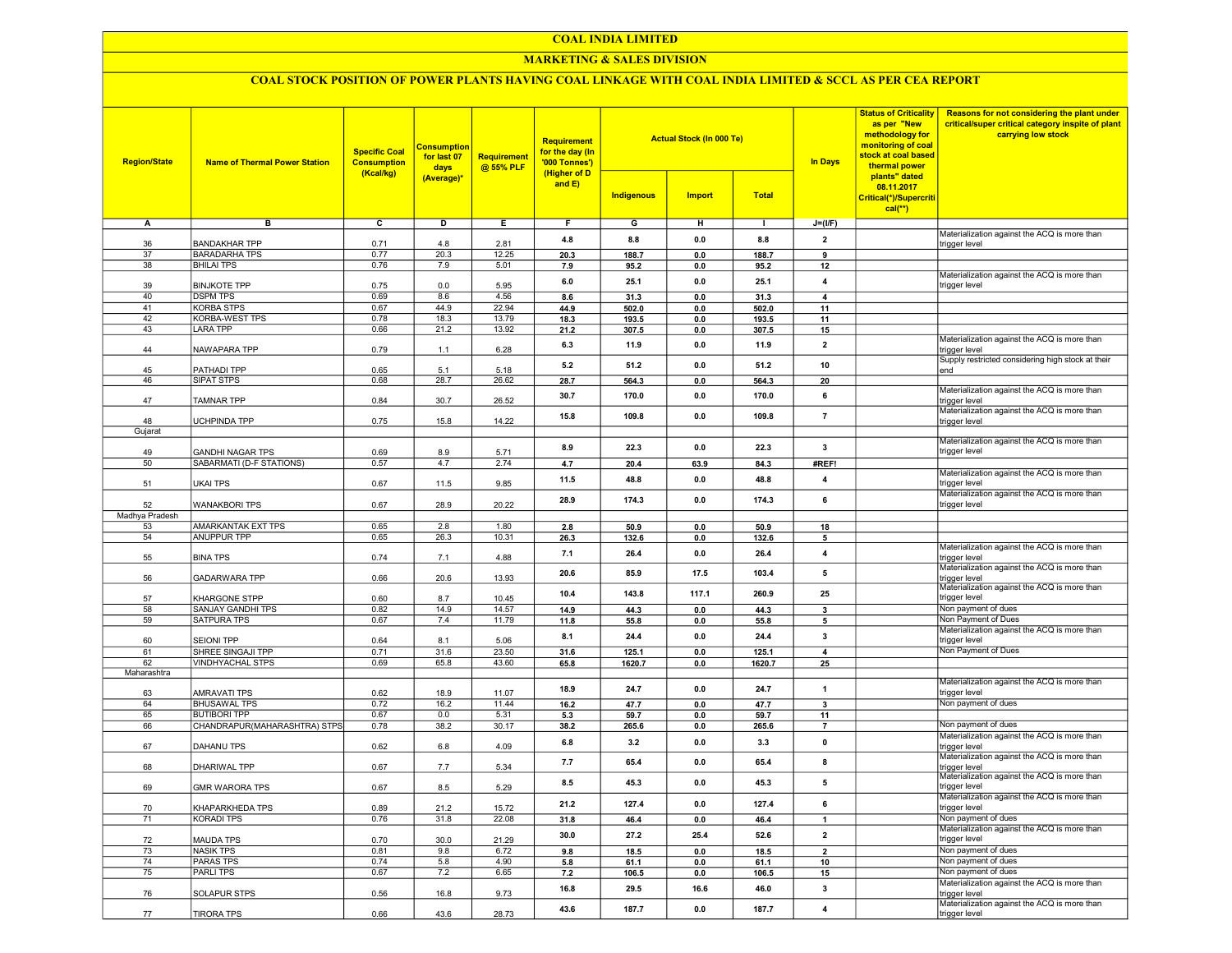#### COAL INDIA LIMITED

## MARKETING & SALES DIVISION

# COAL STOCK POSITION OF POWER PLANTS HAVING COAL LINKAGE WITH COAL INDIA LIMITED & SCCL AS PER CEA REPORT

| <b>Region/State</b>             | <b>Name of Thermal Power Station</b> | <b>Specific Coal</b><br><b>Consumption</b><br>(Kcal/kg) | <b>Consumption</b><br>for last 07<br>days | Requirement<br>@ 55% PLF | Requirement<br>for the day (In<br>'000 Tonnes')<br>(Higher of D |                   | <b>Actual Stock (In 000 Te)</b> |                | <b>In Days</b>          | <b>Status of Criticality</b><br>as per "New<br>methodology for<br>monitoring of coal<br>stock at coal based<br>thermal power<br>plants" dated | Reasons for not considering the plant under<br>critical/super critical category inspite of plant<br>carrying low stock |
|---------------------------------|--------------------------------------|---------------------------------------------------------|-------------------------------------------|--------------------------|-----------------------------------------------------------------|-------------------|---------------------------------|----------------|-------------------------|-----------------------------------------------------------------------------------------------------------------------------------------------|------------------------------------------------------------------------------------------------------------------------|
|                                 |                                      |                                                         | (Average)*                                |                          | and $E$ )                                                       | <b>Indigenous</b> | <b>Import</b>                   | <b>Total</b>   |                         | 08.11.2017<br>Critical(*)/Supercriti<br>$cal(**)$                                                                                             |                                                                                                                        |
| A                               | в                                    | с                                                       | D                                         | Е                        | F.                                                              | G                 | н                               | $\blacksquare$ | $J=(I/F)$               |                                                                                                                                               |                                                                                                                        |
| 78                              | WARDHA WARORA TPP                    | 0.66                                                    | 4.9                                       | 4.71                     | 4.9                                                             | 140.7             | 0.0                             | 140.7          | 29                      |                                                                                                                                               |                                                                                                                        |
| Total of Western Region         |                                      |                                                         |                                           |                          |                                                                 |                   |                                 |                |                         | $\overline{0}$                                                                                                                                |                                                                                                                        |
| Southern                        |                                      |                                                         |                                           |                          |                                                                 |                   |                                 |                |                         |                                                                                                                                               |                                                                                                                        |
| Andhra Pradesh<br>79            | DAMODARAM SANJEEVAIAH TPS            | 0.66                                                    | 13.3                                      | 13.85                    | 13.8                                                            | 86.0              | 0.0                             | 86.0           | 6                       |                                                                                                                                               | Materialization against the ACQ is more than<br>trigger level                                                          |
| 80                              | Dr. N.TATA RAO TPS                   | 0.77                                                    | 27.5                                      | 17.90                    | 27.5                                                            | 61.3              | 0.0                             | 61.3           | $\overline{\mathbf{2}}$ |                                                                                                                                               | Materialization against the ACQ is more than<br>trigger level                                                          |
| 81                              | PAINAMPURAM TPP                      | 0.59                                                    | 16.7                                      | 10.21                    | 16.7                                                            | 34.4              | 113.7                           | 148.1          | 9                       |                                                                                                                                               | Materialization against the ACQ is more than<br>trigger level                                                          |
| 82                              | RAYALASEEMA TPS                      | 0.76                                                    | 18.8                                      | 16.60                    | 18.8                                                            | 48.7              | 0.0                             | 48.7           | 3                       |                                                                                                                                               | Materialization against the ACQ is more than<br>trigger level                                                          |
| 83                              | SIMHADRI                             | 0.78                                                    | 28.5                                      | 20.54                    | 28.5                                                            | 211.5             | 39.4                            | 251.0          | 9                       |                                                                                                                                               | Materialization against the ACQ is more than<br>trigger level                                                          |
| 84<br>85                        | <b>SGPL TPP</b><br><b>VIZAG TPP</b>  | 0.53<br>0.67                                            | 17.0<br>9.4                               | 9.26<br>9.20             | 17.0                                                            | 1.8               | 195.8                           | 197.6          | 12<br>9                 |                                                                                                                                               | Materialization against the ACQ is more than<br>trigger level<br>Less Supply of rakes from Railways                    |
| Karnataka                       |                                      |                                                         |                                           |                          | 9.4                                                             | 81.9              | 0.0                             | 81.9           |                         |                                                                                                                                               |                                                                                                                        |
| 86                              | <b>BELLARY TPS</b>                   | 0.63                                                    | 20.7                                      | 14.23                    | 20.7                                                            | 47.8              | 0.0                             | 47.8           | $\overline{2}$          |                                                                                                                                               | Materialization against the ACQ is more than<br>rigger level                                                           |
| 87                              | KUDGI STPP                           | 0.63                                                    | 19.7                                      | 19.90                    | 19.9                                                            | 69.4              | 31.4                            | 100.8          | 5                       |                                                                                                                                               | Materialization against the ACQ is more than<br>trigger level                                                          |
| 88                              | RAICHUR TPS                          | 0.66                                                    | 20.3                                      | 14.98                    | 20.3                                                            | 71.4              | 0.0                             | 71.4           | 4                       |                                                                                                                                               | Materialization against the ACQ is more than<br>trigger level                                                          |
| 89                              | YERMARUS TPP                         | 0.62                                                    | 9.2                                       | 13.09                    | 13.1                                                            | 92.9              | 0.0                             | 92.9           | $\overline{7}$          |                                                                                                                                               | Materialization against the ACQ is more than<br>trigger level                                                          |
| <b>Tamil Nadu</b><br>90         | METTUR TPS                           | 0.81                                                    | 10.6                                      | 8.98                     | 10.6                                                            | 48.9              | 0.0                             | 48.9           | 5                       |                                                                                                                                               | Materialization against the ACQ is more than<br>trigger level                                                          |
| 91                              | METTUR TPS - II                      | 0.78                                                    | 5.7                                       | 6.16                     | 6.2                                                             | 56.8              | 0.0                             | 56.8           | 9                       |                                                                                                                                               | Materialization against the ACQ is more than<br>trigger level                                                          |
| 92                              | NORTH CHENNAI TPS                    | 0.82                                                    | 27.0                                      | 19.78                    | 27.0                                                            | 55.8              | 0.0                             | 55.8           | $\overline{2}$          |                                                                                                                                               | Materialization against the ACQ is more than<br>trigger level<br>Materialization against the ACQ is more than          |
| 93                              | <b>TUTICORIN TPS</b>                 | 0.96                                                    | 9.2                                       | 13.31                    | 13.3                                                            | 46.3              | 0.0                             | 46.3           | 3                       |                                                                                                                                               | trigger level<br>Materialization against the ACQ is more than                                                          |
| 94                              | <b>VALLUR TPP</b>                    | 0.72                                                    | 20.4                                      | 14.26                    | 20.4                                                            | 155.7             | 0.0                             | 155.7          | $\mathbf{a}$            |                                                                                                                                               | trigger level                                                                                                          |
| Telangana<br>95                 | <b>BHADRADRI TPP</b>                 | 0.69                                                    | 10.9                                      | 9.83                     | 10.9                                                            | 91.4              | 0.0                             | 91.4           | 8                       |                                                                                                                                               |                                                                                                                        |
| 96                              | KAKATIYA TPS                         | 0.57                                                    | 12.7                                      | 8.33                     | 12.7                                                            | 148.2             | 0.0                             | 148.2          | 12                      |                                                                                                                                               |                                                                                                                        |
| 97                              | KOTHAGUDEM TPS (NEW)                 | 0.64                                                    | 13.5                                      | 8.46                     | 13.5                                                            | 112.0             | 0.0                             | 112.0          | 8                       |                                                                                                                                               |                                                                                                                        |
| 98                              | KOTHAGUDEM TPS (STAGE-7)             | 0.50                                                    | 9.5                                       | 5.23                     | 9.5                                                             | 40.0              | 0.0                             | 40.0           | 4                       |                                                                                                                                               |                                                                                                                        |
| 99                              | <b>RAMAGUNDEM STPS</b>               | 0.62                                                    | 34.0                                      | 21.33                    | 34.0                                                            | 116.9             | 0.0                             | 116.9          | 3                       |                                                                                                                                               |                                                                                                                        |
| 100                             | RAMAGUNDEM-B TPS                     | 0.77                                                    | 0.3                                       | 0.64                     | 0.6                                                             | 10.9              | 0.0                             | 10.9           | 17                      |                                                                                                                                               |                                                                                                                        |
| 101<br>Total of Southern Region | <b>SINGARENI TPP</b>                 | 0.58                                                    | 13.9                                      | 9.12                     | 13.9                                                            | 100.7             | 0.0                             | 100.7          | $\overline{7}$          | $\overline{0}$                                                                                                                                |                                                                                                                        |
| Eastern                         |                                      |                                                         |                                           |                          |                                                                 |                   |                                 |                |                         |                                                                                                                                               |                                                                                                                        |
| Bihar                           |                                      |                                                         |                                           |                          |                                                                 |                   |                                 |                |                         |                                                                                                                                               |                                                                                                                        |
| 102                             | <b>BARAUNI TPS</b>                   | 0.63                                                    | 5.8                                       | 5.90                     | 5.9                                                             | 66.1              | 0.0                             | 66.1           | 11                      |                                                                                                                                               |                                                                                                                        |
| 103                             | <b>BARH I</b>                        | 0.67                                                    | 7.8                                       | 5.84                     | 7.8                                                             | 70.6              | 0.0                             | 70.6           | 9                       |                                                                                                                                               |                                                                                                                        |
| 104                             | <b>BARH II</b>                       | 0.67                                                    | 15.7                                      | 11.67                    | 15.7                                                            | 141.2             | 0.0                             | 141.2          | 9                       |                                                                                                                                               |                                                                                                                        |
| 105                             | KAHALGAON TPS                        | 0.80                                                    | 38.1                                      | 24.62                    | 38.1                                                            | 133.8             | 10.4                            | 144.2          | $\overline{4}$          |                                                                                                                                               | Materialization against the ACQ is more than<br>trigger level                                                          |
| 106                             | MUZAFFARPUR TPS                      | 0.77                                                    | 5.2                                       | 3.95                     | 5.2                                                             | 73.9              | 0.0                             | 73.9           | 14                      |                                                                                                                                               | Materialization against the ACQ is more than<br>trigger level                                                          |
| 107                             | <b>NABINAGAR STPP</b>                | 0.58                                                    | 17.4                                      | 15.21                    | 17.4                                                            | 197.9             | 0.0                             | 197.9          | 11                      |                                                                                                                                               | Materialization against the ACQ is more than                                                                           |
| 108<br>Jharkhand                | NABINAGAR TPP                        | 0.69                                                    | 15.4                                      | 9.06                     | 15.4                                                            | 43.1              | 0.0                             | 43.1           | $\mathbf{3}$            |                                                                                                                                               | trigger level                                                                                                          |
| 109                             | <b>BOKARO TPS 'A' EXP</b>            | 0.57                                                    | 6.4                                       | 3.78                     | 6.4                                                             | 107.7             | 0.0                             | 107.7          | 17                      |                                                                                                                                               |                                                                                                                        |
| 110                             | CHANDRAPURA(DVC) TPS                 | 0.61                                                    | 7.0                                       | 4.06                     | 7.0                                                             | 133.8             | 10.9                            | 144.7          | 21                      |                                                                                                                                               |                                                                                                                        |
| 111                             | JOJOBERA TPS                         | 0.69                                                    | 3.5                                       | 2.18                     | 3.5                                                             | 43.0              | 0.0                             | 43.0           | 12                      |                                                                                                                                               |                                                                                                                        |
| 112                             | <b>KODARMA TPP</b>                   | 0.62                                                    | 12.6                                      | 8.23                     | 12.6                                                            | 119.2             | 16.0                            | 135.1          | 11                      |                                                                                                                                               |                                                                                                                        |
| 113                             | MAHADEV PRASAD STPP                  | 0.70                                                    | 8.0                                       | 5.01                     | 8.0                                                             | 31.9              | 0.0                             | 31.9           | 4                       |                                                                                                                                               | Materialization against the ACQ is more than<br>trigger level                                                          |
| 114                             | MAITHON RB TPP                       | 0.64                                                    | 8.6                                       | 8.89                     | 8.9                                                             | 222.7             | 0.0                             | 222.7          | 25                      |                                                                                                                                               |                                                                                                                        |